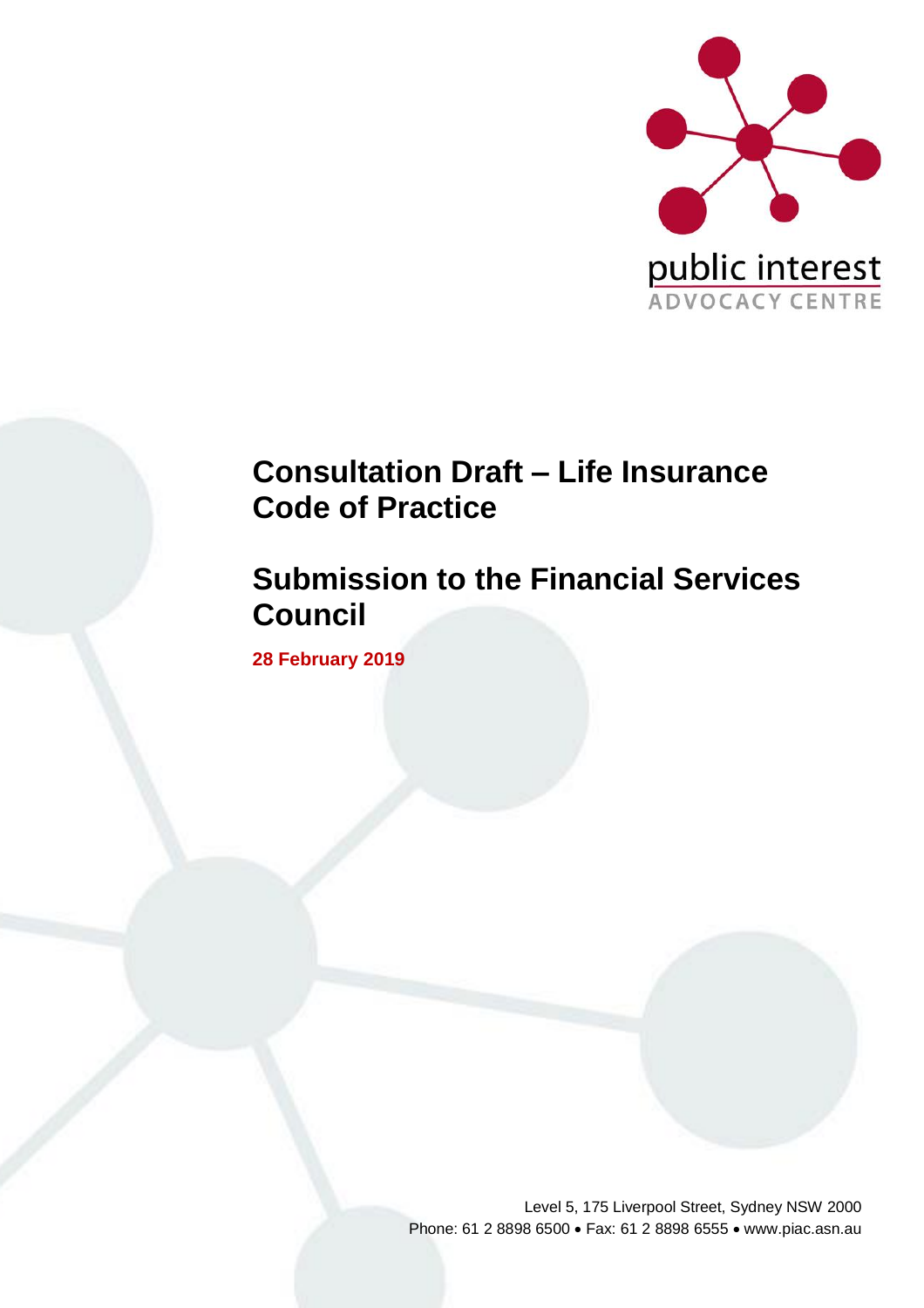# **About the Public Interest Advocacy Centre**

The Public Interest Advocacy Centre (PIAC) is an independent, non-profit legal centre based in Sydney.

Established in 1982, PIAC tackles barriers to justice and fairness experienced by people who are vulnerable or facing disadvantage. We ensure basic rights are enjoyed across the community through legal assistance and strategic litigation, public policy development, communication and training.

Our work addresses issues such as:

- Reducing homelessness, through the Homeless Persons' Legal Service
- Access for people with disability to basic services like public transport, financial services, media and digital technologies
- Justice for Aboriginal and Torres Strait Islander people, through our Indigenous Justice Project and Indigenous Child Protection Project
- Access to affordable energy and water (the Energy and Water Consumers Advocacy Program)
- Fair use of police powers
- Rights of people in detention, including equal access to health care for asylum seekers (the Asylum Seeker Health Rights Project)
- Transitional justice
- Government accountability.

### **Contact**

Michelle Cohen Public Interest Advocacy Centre Level 5, 175 Liverpool St Sydney NSW 2000

T: 02 8898 6535 E: mcohen@piac.asn.au

Website: [www.piac.asn.au](http://www.piac.asn.au/)



F Public Interest Advocacy Centre

@PIACnews

The Public Interest Advocacy Centre office is located on the land of the Gadigal of the Eora Nation.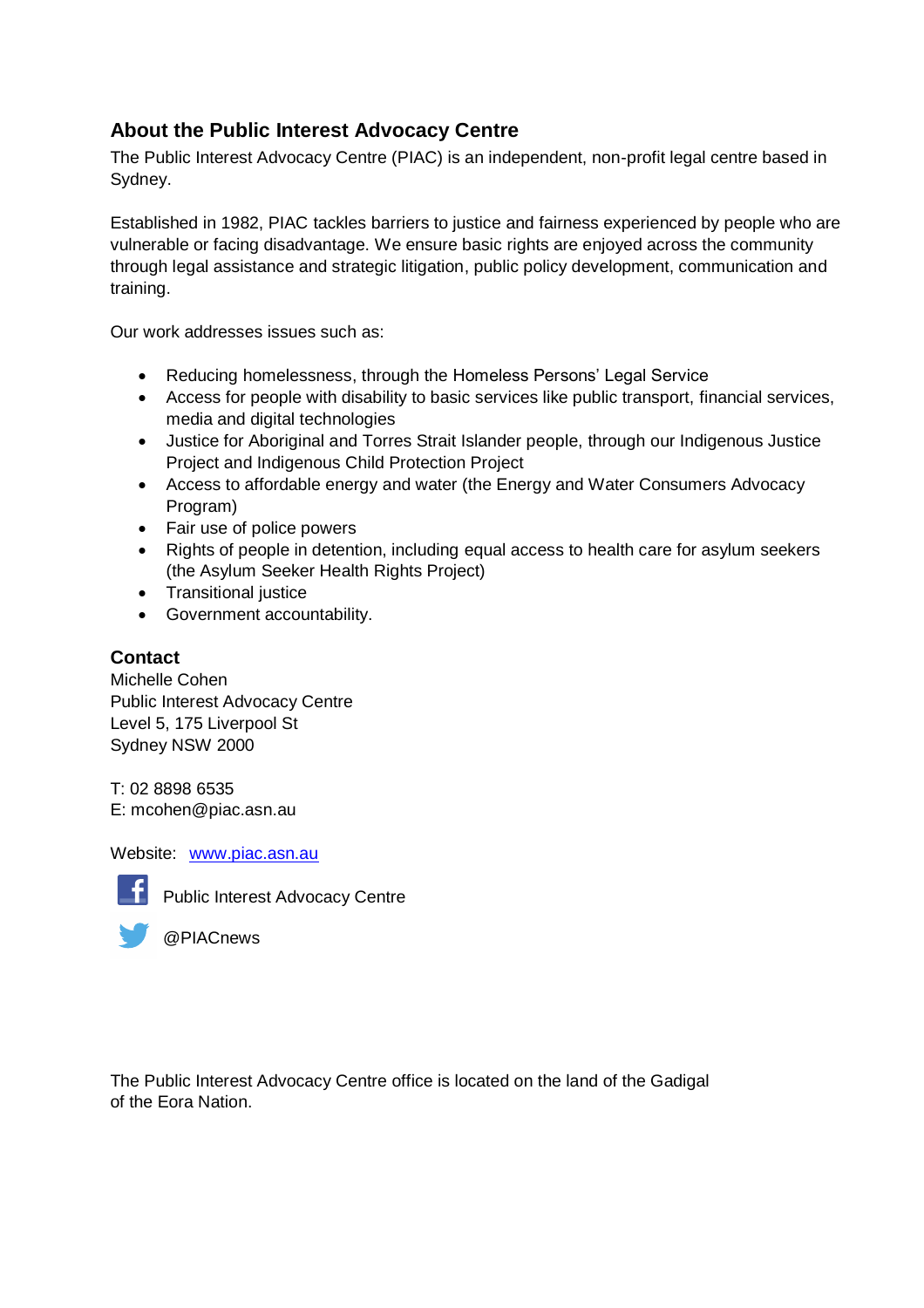# **Contents**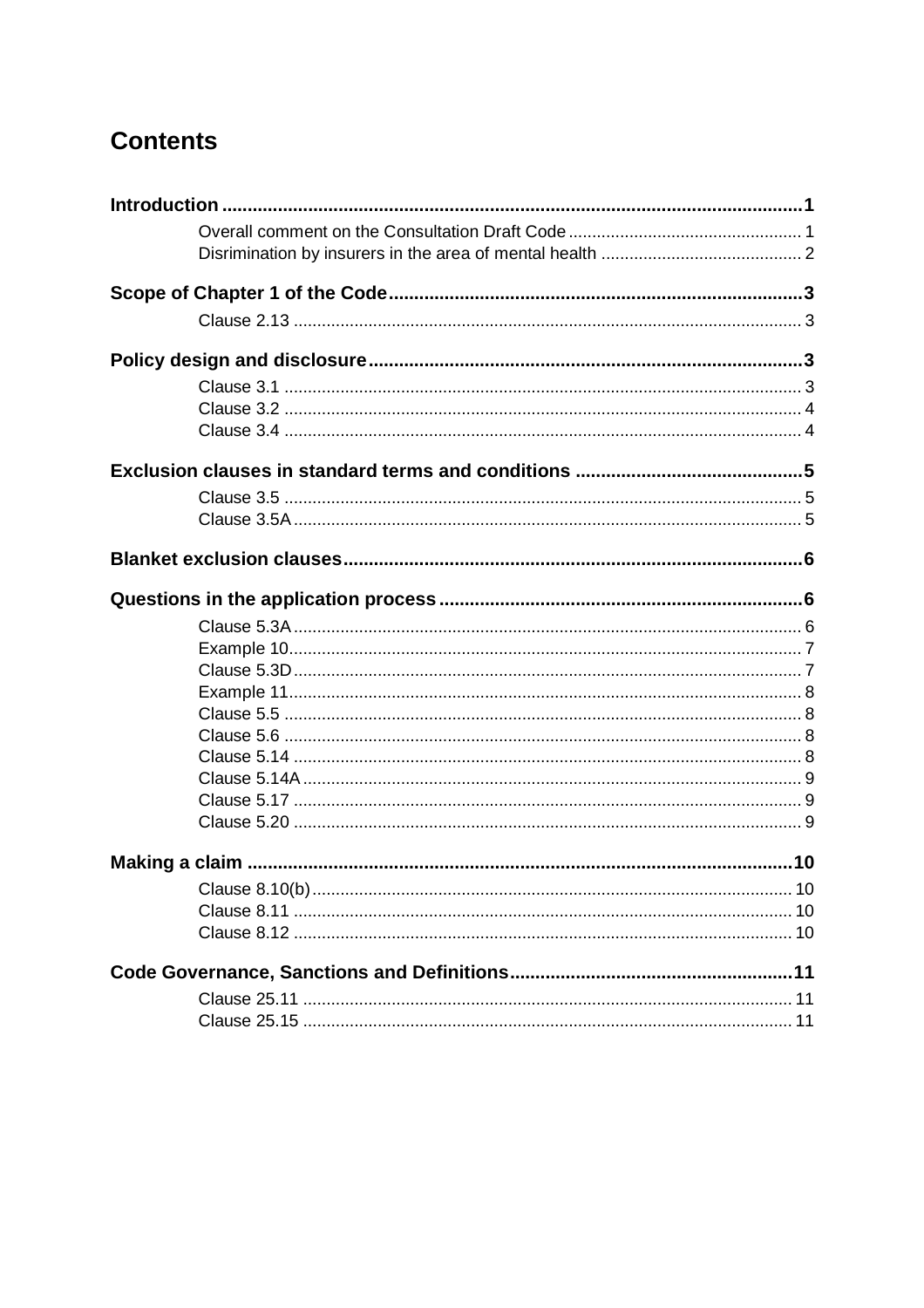# <span id="page-3-0"></span>**Introduction**

1. PIAC welcomes the opportunity to provide comment on the FSC Consultation Draft on the Life Insurance Code of Practice (Consultation Draft Code). This submission focuses on issues relating to discrimination by insurers regarding mental health and builds on the comments provided by PIAC to the FSC during meetings of the the Life Insurance Code of Practice Issues Working Group over the past two years. The purpose of the Working Group has been to discuss how the FSC Code of Practice could better support consumers living with a mental illness. This submission also builds on PIAC's comments in relation to the first iteration of the Life insurnace Code of Practice dated 18 September 2016.

# <span id="page-3-1"></span>**Overall comment on the Consultation Draft Code**

- 2. We acknowledge that effort has been made to expand the extent to which the Code of Practice specifically deals with the way insurers design, price and offer policies and assess claims for people with past or current mental health conditions. However the Consultation Draft Code is overall too general with respect to the obligations of insurers in the area of mental health, and fails to include specific steps which would enhance compliance with the *Disability Discrimination Act 1992* (DDA) and reduce discrimination in the area of mental health. Many of the particular steps which have been omitted from the Consultation Draft Code are also recommendations made by the Parliamentary Joint Committee on Corporations and Financial Services into the Life Insurance Industry, and it is unclear why these recommendations have not been adopted by the members of the FSC.
- 3. PIAC also remains concerned that the code is not binding and enforceable on FSC members. The Final Report of the Royal Commission (Royal Commission Final Report) recommends that some provisions of industry codes (enforceable code provisions) become provisions in respect of which will constitute a breach of the law. Part 6.2 of the Final Report sets out the limitations and difficulties that result from self-regulation by industry code and Part 6.3 of the Final Report recommends a process for the identification of enforceable code provisions.
- 4. PIAC supports Recommendation 1.15 of the Final Report along with Recommendation 4.9 which relevantly specifies that the Financial Services Council and ASIC should take all necessary steps, by 30 June 2021, to have the provisions of the Life Insurance Code of Conduct that govern the terms of the contract made or to be made between the insurer and the policyholder designated as 'enforceable code provisions.' Implementation of the Final Report recommendations will result in greater consumer confidence in the Code and increased accountability for insurers. We submit that the Consultation Draft Code should acknowledge, within the body of the Code, the relevant recommendations of the Royal Commission Final Report and require FSC members to engage in the necessary steps to ensure compliance with the recommendations by June 2021.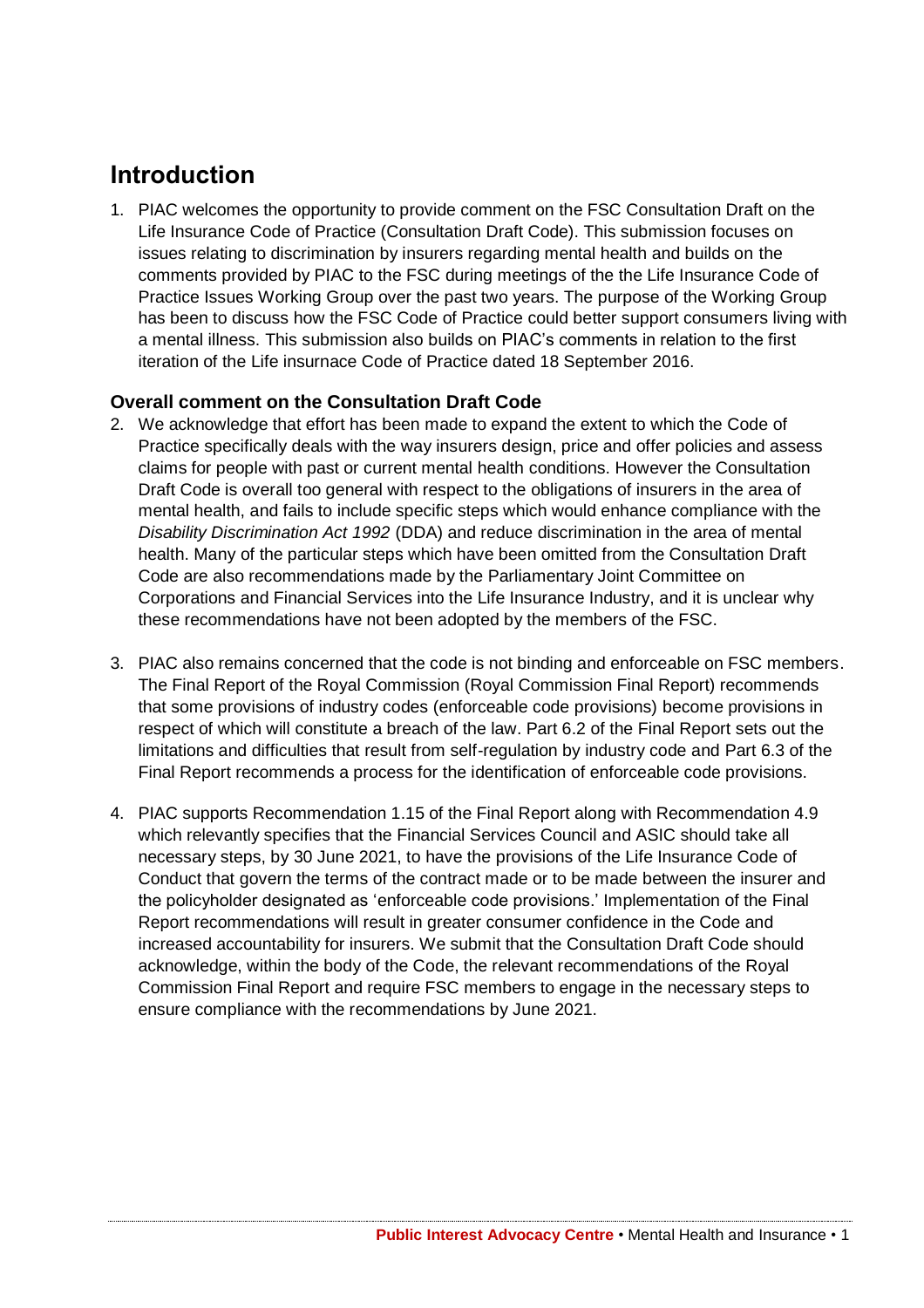# <span id="page-4-0"></span>**Discrimination by insurers in the area of mental health**

- 5. One in five Australians will be affected by a mental health condition in any 12-month period and 45% of Australians will experience a mental health condition at some time in their life.<sup>1</sup> It is therefore a matter of significant public interest that insurance providers act fairly and without discrimination, basing their decisions on robust evidence and contemporary understandings of mental illness.
- 6. Systemic problems exist in the way insurers design, price and offer policies and assess claims for people with past or current mental health conditions. These problems arise in both general and life insurance for products such as travel, income protection, total and permanent disability and death insurance. This submission sets out the range of systemic issues that PIAC's work has revealed and provides case studies from our work.
- 7. In PIAC's experience, too many insurers are unreasonably denying cover and applying broad, blanket mental health exclusions that are not supported by evidence and do not reflect the risk posed by the applicant to the insurer. PIAC has also observed insurers cancelling policies and refusing to pay claims on the basis of imputed mental health conditions.
- 8. As a result of these practices, it can be extremely difficult for individuals with mental health conditions to obtain insurance with mental health cover, to obtain insurance at all or to have their claims paid. This includes people who:
	- a. had a mental health condition many years ago but no longer have a mental health condition;
	- b. have a mild mental health condition which has been well-managed for many years; or
	- c. have never been clinically diagnosed with a mental health condition but have shown symptoms of a mental health condition.
- 9. These practices are unfair and may be discriminatory. They fall well below community standards and expectations.
- 10. For further details regarding the systemic issues relating to mental health and insurance, please review PIAC's submission to the Royal Commission into Misconduct in the Banking, Superannuation and Financial Services Industry (**PIAC's submission to the Royal Commission**), which can be found here: [https://www.piac.asn.au/2018/04/26/submission-to](https://www.piac.asn.au/2018/04/26/submission-to-the-royal-commission-into-misconduct-in-the-banking-superannuation-and-financial-services-industry/)[the-royal-commission-into-misconduct-in-the-banking-superannuation-and-financial-services](https://www.piac.asn.au/2018/04/26/submission-to-the-royal-commission-into-misconduct-in-the-banking-superannuation-and-financial-services-industry/)[industry/](https://www.piac.asn.au/2018/04/26/submission-to-the-royal-commission-into-misconduct-in-the-banking-superannuation-and-financial-services-industry/)
- 11. We also note PIAC's Submission in response to policy questions arising from Module 6 of the Royal Commission dated 25 Octobr 2018, which is publically available.

<sup>1</sup> Australian Bureau of Statistics (ABS), *National survey of mental health and wellbeing: summary of results, Australia*, 2007. ABS cat. no. 4326.0, available [http://www.abs.gov.au/AUSSTATS/abs@.nsf/Lookup/4326.0Main+Features12007?OpenDocument.](http://www.abs.gov.au/AUSSTATS/abs@.nsf/Lookup/4326.0Main+Features12007?OpenDocument)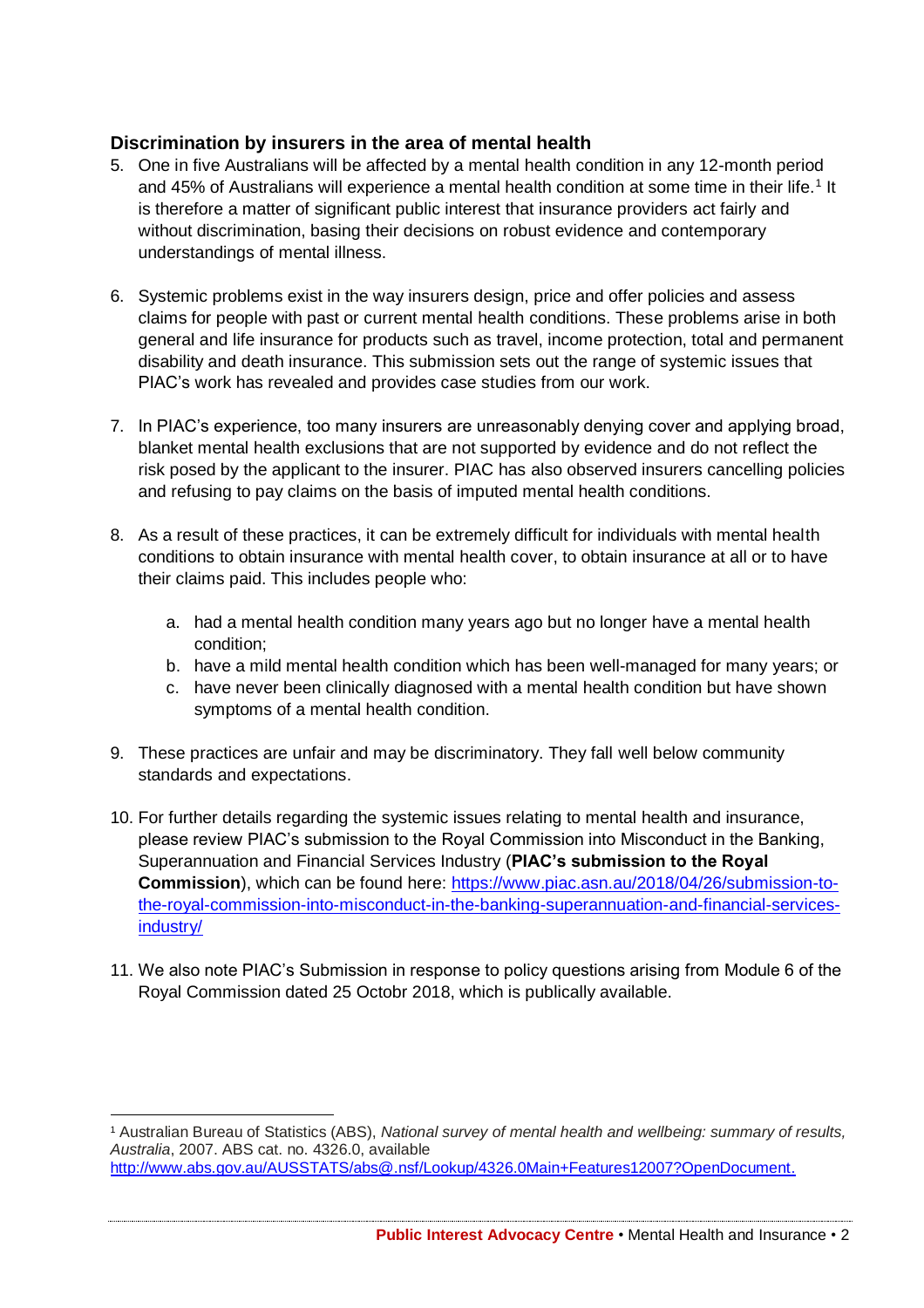# <span id="page-5-0"></span>**Scope of Chapter 1 of the Code**

### <span id="page-5-1"></span>**Clause 2.13**

12. PIAC has repeatedly<sup>2</sup> maintained that the Life Insurance Codes of Practice should:

- a. be binding and enforceable;
- b. be approved by ASIC in accordance with ASIC Regulatory Guide 183 "Approval of Financial Services Sector Codes of Conduct"; and
- c. set out guidance about insurers' obligations under the DDA. This guidance should be drawn from the Australian Human Rights Commission (**AHRC**) has issued 'Guidelines for Providers of Insurance and Superannuation under the *Disability Discrimination Act 1992* (Cth) (**DDA**)'<sup>3</sup> .
- 13. As set out in our introductory paragraphs 3 and 4 in the introduction of this submission, PIAC submits that the Consultation Draft Code should acknowledge, within the body of the Code, the relevant recommendations of the Royal Commission Final Report and require FSC members to engage in the necessary steps to ensure compliance with the recommendations by June 2021.

# <span id="page-5-2"></span>**Policy design and disclosure**

### <span id="page-5-3"></span>**Clause 3.1**

 $\overline{a}$ 

- 14. Clause 3.1 of the FSC Code does not go far enough in protecting consumers in the design process. Clause 3.1 of the FSC Code should be amended to require insurers to ensure that when designing policies the terms are based on up to date, relevant and reasonable actuarial or statistical data, and where such data is not available that the terms of policies are based on other relevant factors.
- 15. This language should be uncontroversial to insurers. It is also consistent with existing obligations under the *Disability Discrimination Act 1992* (Cth) (**DDA**), which prohibit insurers from discriminating against a person on the basis of mental health, including past, present, future and imputed mental health conditions, or symptoms of mental health conditions, unless the discrimination is:
	- a. based on actuarial or statistical data that is reasonable for the insurer to rely on; and
	- b. the discrimination is reasonable having regard to that data and all 'other relevant factors'<sup>4</sup> .

<sup>&</sup>lt;sup>2</sup> See for example PIAC's previous submissions to the Royal Commission and the Parliamentary Joint Committee into the Life Insurance Industry.

<sup>3</sup>[https://www.humanrights.gov.au/sites/default/files/AHRC\\_DDA\\_Guidelines\\_Insurance\\_Superannuation20](https://www.humanrights.gov.au/sites/default/files/AHRC_DDA_Guidelines_Insurance_Superannuation2016.pdf) [16.pdf](https://www.humanrights.gov.au/sites/default/files/AHRC_DDA_Guidelines_Insurance_Superannuation2016.pdf)

<sup>4</sup> Section 46 of the *Disability Discrimination Act 1992* (Cth) (**DDA**). Similar provisions can be found in state anti-discrimination legislation. For example, see *Anti-Discrimination Act 1977* (NSW) s 49QX and *Equal Opportunity Act 2010* (Vic) s 47X which each provide a similar exemption for insurers in the area of disability discrimination.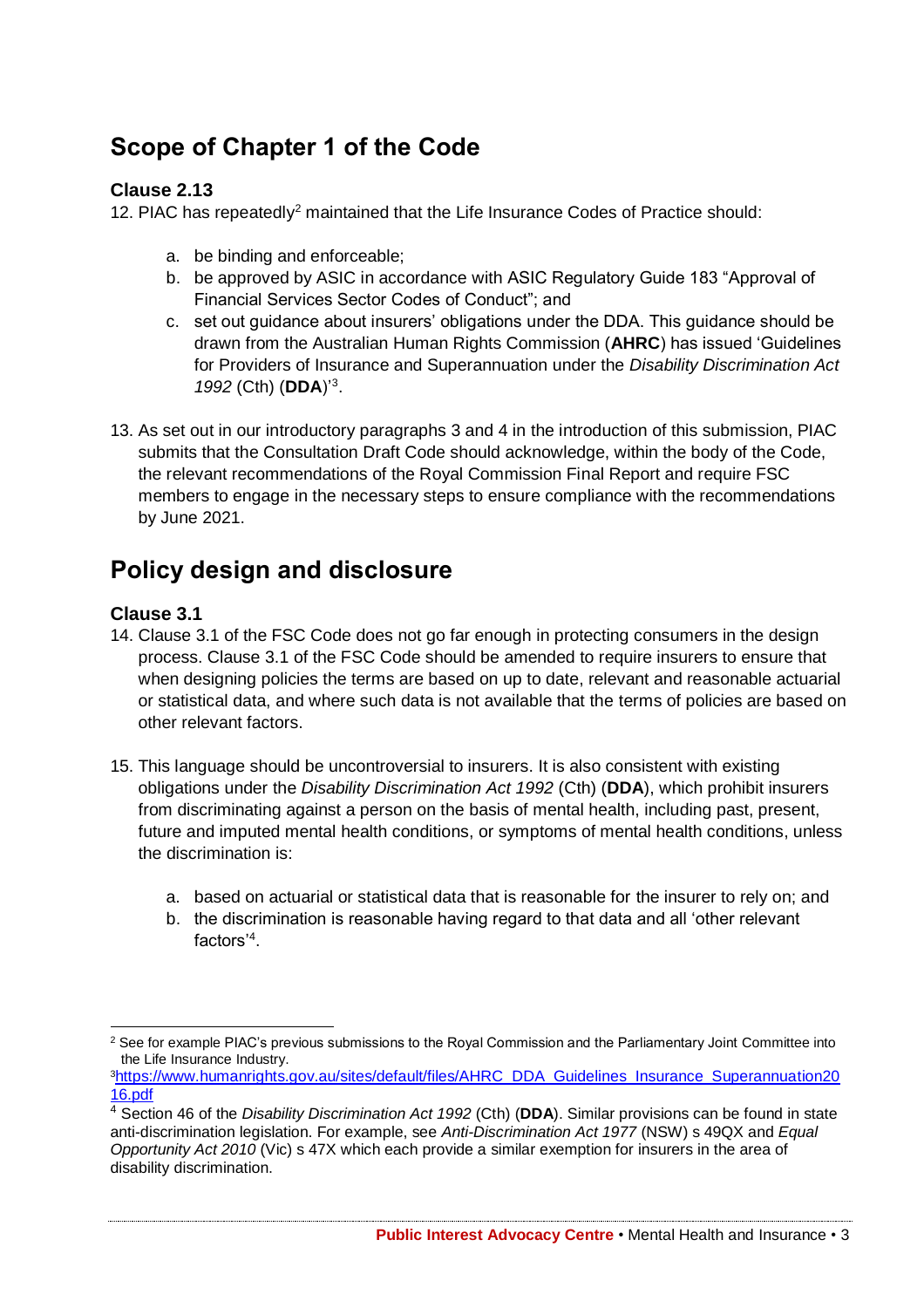16. If there is no statistical or actuarial data available or reasonably obtainable to assess the risk, an insurer may justify its discrimination by relying solely on all 'other relevant factors'. The reference to the discrimination being *'*based' on statistical or actuarial data means that the insurer must have actually based its decision on that data and the data must have been in existence at that time a policy is developed or a decision in relation to an insurance application or claim is being made<sup>5</sup>.

### <span id="page-6-0"></span>**Clause 3.2**

- 17. PIAC recommends that this provision be amended to require reviews of medical definitions at least every three years, or 'otherwise whenever we become aware that a medical definition may no longer be current'.
- 18. As set out in PIAC's response to policy questions arising from Module 6 of the Royal Commission, Module 6 of the Royal Commission received evidence about outdated definitions (the CommInsure case study) which further shows the need for standardised definitions, and regular review and upgrades of defintions to align with current medical knowledge.
- 19. The amendments we propose to Clause 3.2 are also consistent with Recommendation 10.3 of the Parliamentary Joint Committee Inquiry into the Life Insurance Industry, that life insurers must regularly update all definitions in policies to align with current medical knowledge and research, standardise definitions, use clear and simple language in definitions and clearly explain which associate definitions that arise from the initial condition, including mental illness, are covered by a policy.

### <span id="page-6-1"></span>**Clause 3.4**

 $\overline{a}$ 

- 20. Clause 3.4 should be amended to expressly state that insurers will provide prospective purchasers of a life insurance policy with definitions of key terms and concepts and plain English examples of their operation. For example, if a threshold to obtaining a TPD payment is that the claimant is "incapable" of obtaining work, this should be clearly defined and explained upfront, with practical examples. The "general description" referred to in subsection (f) does not go far enough in this respect.
- 21. Clause 3.4 should also be amended to require insurers to provide information to consumers through a range of methods and mediums, so that consumers can select a method of receiving that information that best suits them and their needs. As set out in Clause 3.1 the Code should require insurers to test these methods on consumers before they are implemented and constantly reviewed to ensure language is simple, clear and understandable.
- 22. To assist a consumer's understanding of the specific events they are not insured for (exclusions and/or limitations as set out at Clause 3.4(e)), insurers should be required to provide examples of the types of claims that will and will not be covered under its policies. These examples should be set out in short, simple case studies that are intended to be illustrative of the application of the policy terms in practice.

<sup>&</sup>lt;sup>5</sup> Ingram v QBE Insurance (Australia) Ltd (Human Rights) [2015] VCAT 193, para 117.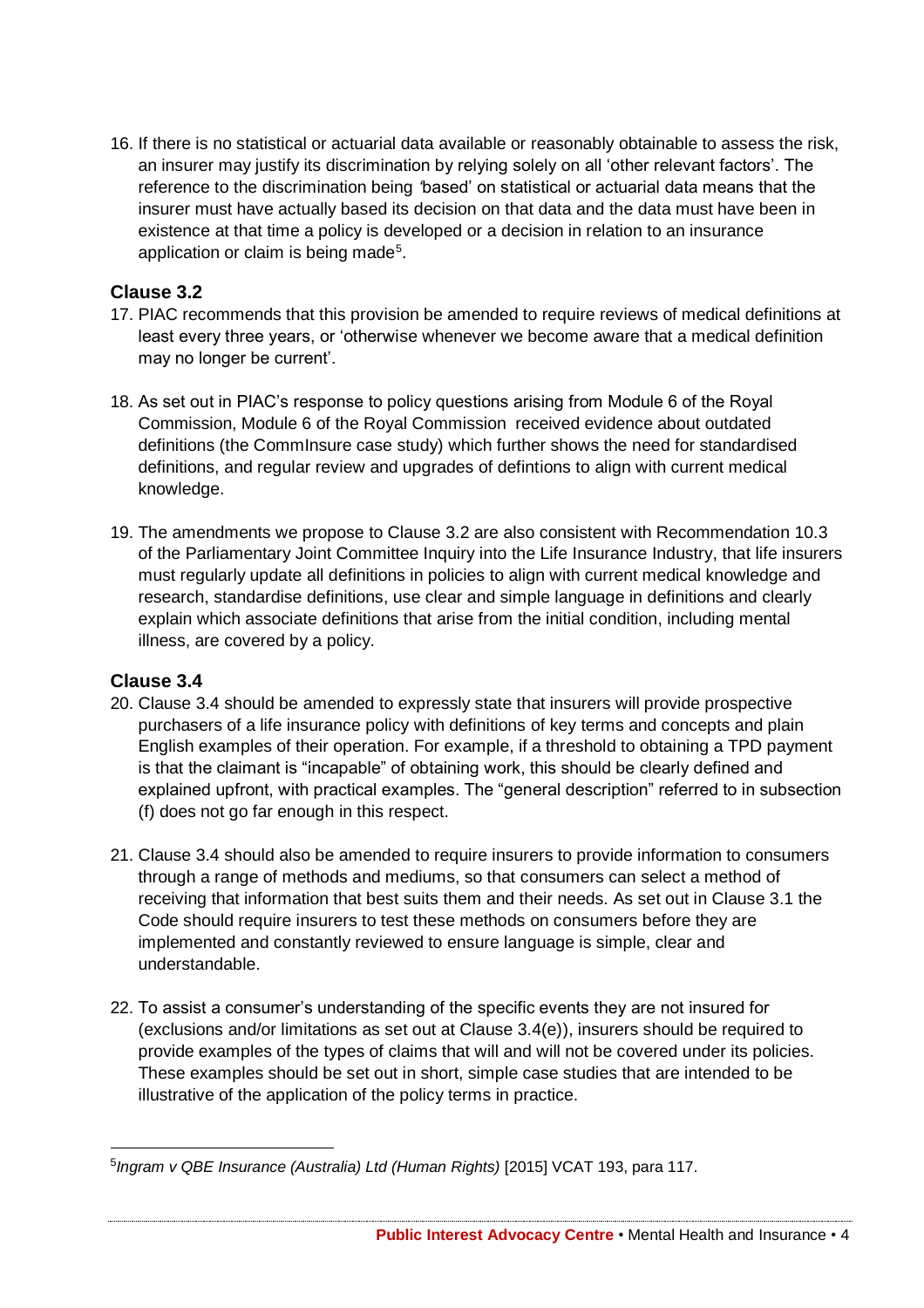# <span id="page-7-0"></span>**Exclusion clauses in standard terms and conditions**

### <span id="page-7-1"></span>**Clause 3.5**

23. Clause 3.5 should be amended to specify that an exclusion clause will only be placed on a policy where an insurer:

- a. has relied upon relevant and up to date actuarial or statistical data; and
- b. has considered all other relevant factors, including the particular circumstances of the applicant.
- 24. To assist a consumer's understanding of the specific events they are not insured for, insurers should be required to provide examples of the types of claims that will and will not be covered under its policies. These examples should be set out in short, simple case studies that are intended to be illustrative of the application of the policy terms in practice.

### <span id="page-7-2"></span>**Clause 3.5A**

- 25. Clause 3.5A(a) states "If we do this, we will ask you to agree to the changes. If you take out the policy, we will take this as your agreement to the changes".
- 26. There is a risk that FSC members will read these words in Clause 3.5A as providing FSC members with rights against consumers that will be inconsistent with the law. The objective of the Code is to set out the life insurance industry's key commitments and obligations to consumers, not to create binding or mutual obligations. These words should therefore be deleted.
- 27. The practical difficulty of the inclusion of these words is highlighted by the following example. An applicant makes minor disclosures about anxiety in an application for insurance and the insurer offers a policy with a blanket mental health exclusion. The insurer intends that the exclusion clause will exclude claims for all mental health conditions, not just an anxiety. The applicant reads the exclusion but, given its breadth, assumes it will operate on a more limited basis, to exclude only those claims arising from anxiety. The applicant agrees to the exclusion on the basis of their narrower interpretation of the clause.
- 28. In this example, the consumer's agreement to an exclusion imposed by the insurer does not render lawful what is otherwise likely to be discriminatory clause under Federal and State anti-discrimination legislation.
- 29. Clause 3.5A should also be amended to ensure that further specific information is provided in the event of a non-standard term such as a higher premium, exclusion or other limitation on the policy.
- 30. In relation to additional premiums, the following words should be inserted into Clause 3.5A: "If you are being charged a higher premium as a result of a disclosure you have made, you will receive information as to the difference in cost and an explanation as to why the additional cost is being charged".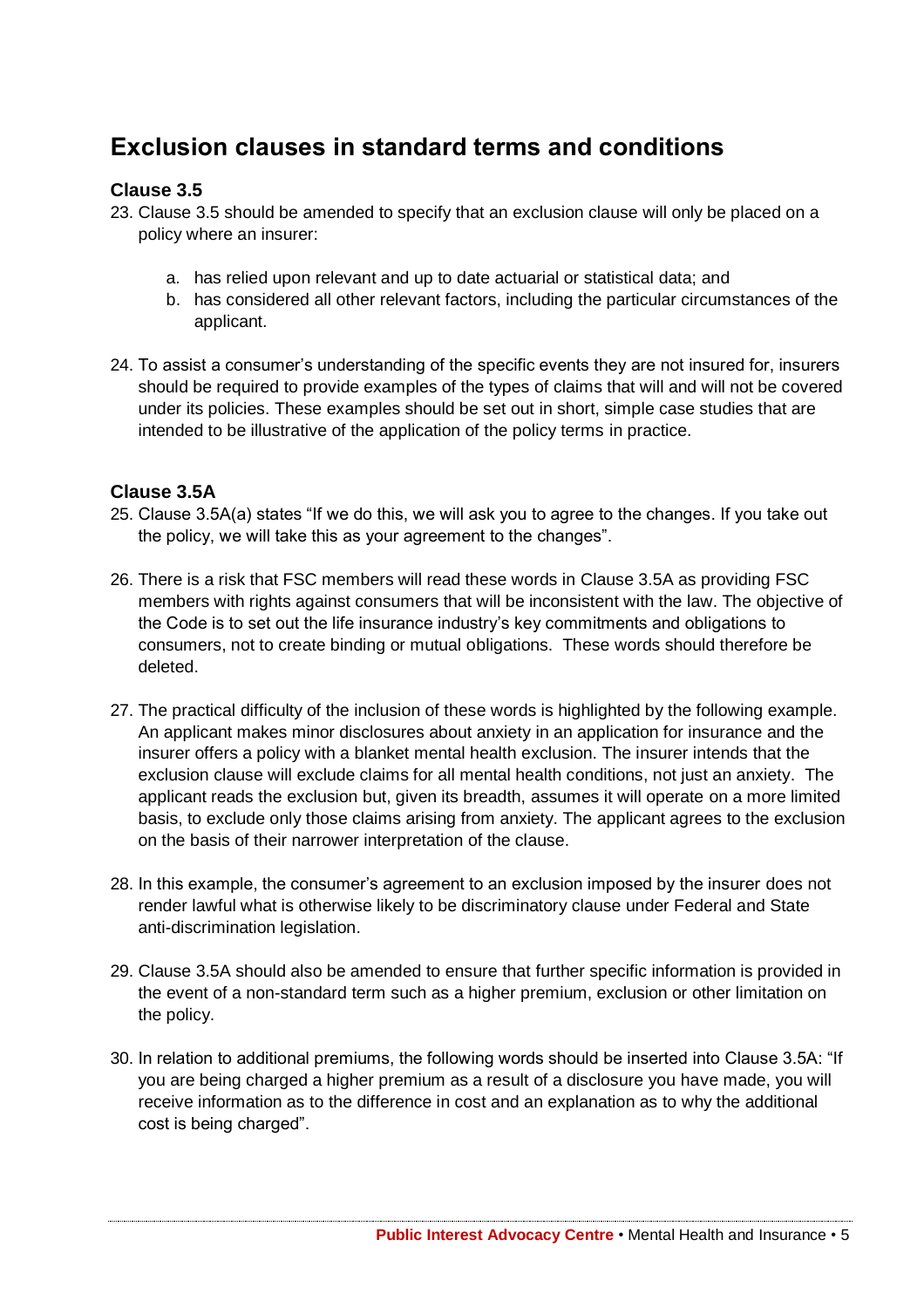- 31. In relation to additional premiums, exclusions or limitations on the policy, Clause 3.5A should be amended to require that an explanation will be provided in plain English of:
	- a. the effect of those non-standard terms,
	- b. how long those non-standard terms will apply,
	- c. the process for removing those non-standard terms and
	- d. the criteria that would be needed to be satisfied to remove those non-standard terms.

# <span id="page-8-0"></span>**Blanket exclusion clauses**

- 32. Insurance products that apply blanket mental health exclusion clauses are likely to be in breach of anti-discrimination laws and should not be sold. Accordingly a provision should be added to the Consultation Draft Code clearly stating that life insurance policies should not contain blanket mental health insurance clauses as standard terms and that a broad exclusion should only be included as a non-standard term where the exclusion is supported by reasonable actuarial and statistical data and is reasonable according to the particular circumstances of the applicant.
- 33. We note that it has long been PIAC's view that blanket mental health exclusions are unlikely to be supported by reasonable actuarial and statistical data and are therefore unlawful. As stated as paragraphs 48-58 of PIAC's Submission to the Royal Commission, some life insurers are unreasonably denying cover and applying broad, blanket mental health exclusion clauses that are not supported by evidence, and do not reflect the risk posed by an individual applicant.

# <span id="page-8-1"></span>**Questions in the application process**

34. Our comments in relation to the use of plain language and the methods of providing information to consumers set out above in Clause 3.4 also apply to each part of Clause 5. We do not repeat these points below.

# <span id="page-8-2"></span>**Clause 5.3A**

- 35. The additions of clauses 5.3A to 5.3D in the code are positive, however the requirements are far too general and do not provide enough specific guidance on how insurers should comply with the processes proposed to avoid discrimination to insureds.
- 36. Clause 5.3A requires life insurers, when asking questions in the application process, to ensure those questions are easy to understand and not ambiguous, 'noting that we expect you to have a reasonable understanding of your health, lifestyle and financial situation'.
- 37. PIAC submits that the words 'noting that we expect you to have a reasonable understanding of your health, lifestyle and financial situation' should be removed. This phrase is not properly defined, and it is unclear what the 'reasonable understanding' standard is, or how such a standard interacts with the duty of disclosure as set out in the ICA. Further, as noted earlier in this submission, the purpose of the Code is to set out the obligations and requirements of insurers, not consumers, and the inclusion of these words is not consistent with the overall purpose of the Code.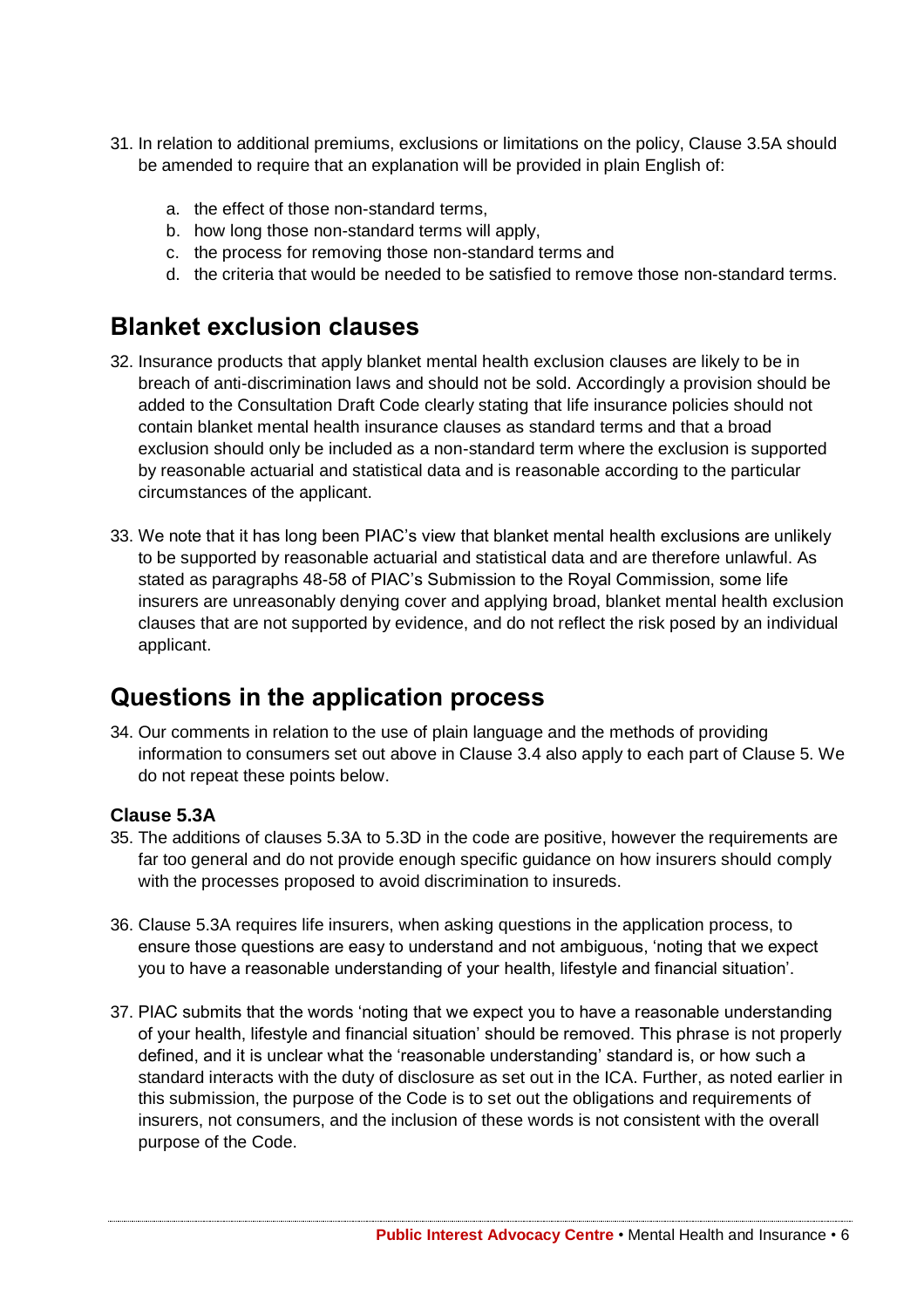### <span id="page-9-0"></span>**Example 10**

- 38. Example 10 provides an example of the where confusing questions may be asked but provides no guidance on how the insurer can be "clear about what needs to be disclosed" (as the title suggests).
- 39. As PIAC has previously recommended, examples in relation to mental health could address the following terms commonly included in life insurance application forms but not defined:
	- a. "episodes". An example could demonstrate what the insurer means by a question like "how many episodes have you had of the mental health condition?"
	- b. "stress". An example could demonstrate what the insurer means by a question like "have you had symptoms of, been diagnosed with or received medical treatment for stress?".
- 40. Consistent with our earlier recommendations above, terms such as "episodes" and "stress" should also be defined using plain English. "Stress" in particular has the potential to surprise a significant number of consumers who have, most likely, disclosed at some point in their lives, periods of stress to their GP in the course of standard appointments, and assume that such disclosures are not caught by questions by insurers about their mental health history.
- 41. PIAC supports the Joint Submission of the Financial Rights Legal Centre, Financial Counselling Australia and Redfern Legal Centre which recommend that draft clauses 5.3A(a) should be expanded to clarify that preventative mental health measures not be included within the questions that an insurer asks as a Life Code commitment.

### <span id="page-9-1"></span>**Clause 5.3D**

- 42. Clause 5.3D should be amended to make it clear to a consumer that life insurers will not automatically decline an application (whether for initial cover or extension of cover) for a life insurance product where the application reveals a past or current mental health condition or symptoms of a mental health condition.
- 43. Further to the above the Code should establish processes for life insurers to adhere to when considering life insurance applications that reveal a mental health condition. In accordance with recommendation 10.7 of the Parliamentary Joint Committee Inquiry into the Life Insurance Industry, clause 5.3D needs to include the following additional explicit commitments:
	- a. refer applications for insurance that reveal a mental health condition or symptoms of a mental health condition to an appropriately qualified underwriter; and
	- b. give an applicant for insurance the opportunity to either withdraw their application or provide further information, including supporting medical documents, before declining to offer insurance or offering insurance on non-standard terms;
	- c. where an insurer offers insurance on non-standard terms (for example, with a mental health exclusion or a higher premium than a standard premium), the Code should require insurers to specify:
		- i. how long it is intended that the exclusion/higher premium will apply to the policy.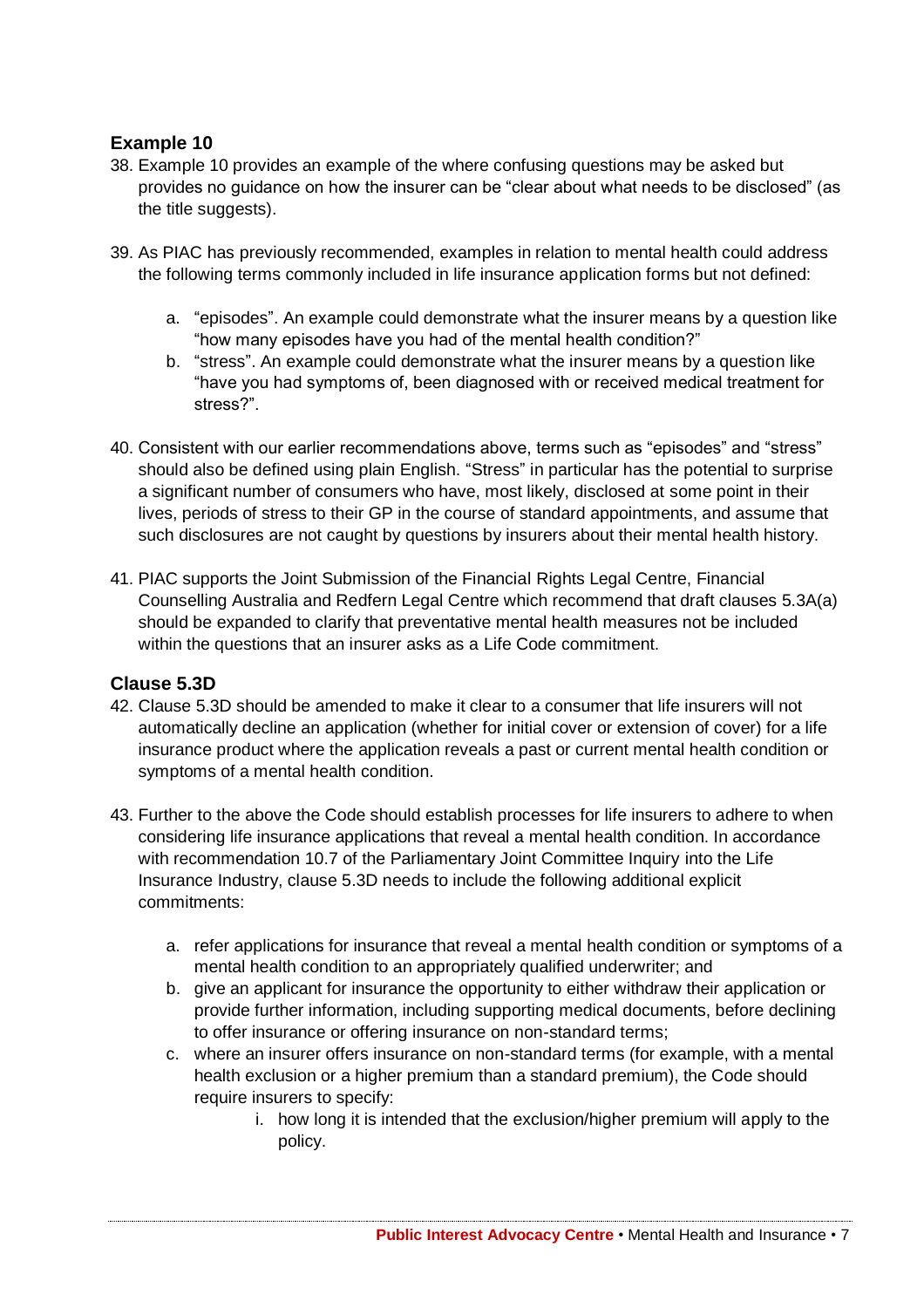- ii. the criteria the insured would be required to satisfy to have the exclusion removed or premium reduced.
- iii. the process for removing or amending of the exclusion/premium; and
- iv. to develop, implement and maintain policies that reflect the above practices.
- 44. Inclusion of the above step will assist to ensure the Code accurately reflects the requirement to ensure decisions relating to insurance are based on actuarial or statistical data that is reasonable to rely on, or other relevant factors.

### <span id="page-10-0"></span>**Example 11**

45. PIAC recommends the deletion of the words 'as they have had no recurrence and the normal grief cycle has passed' in Example 11. PIAC is concerned that these words encourage insurers to form their own views about what is a "normal grief cycle" when that should be a matter of medical opinion. It should be sufficient that a doctor has formed the view that the applicant does not have a mental health condition.

### <span id="page-10-1"></span>**Clause 5.5**

46. Where additional information or reports from a third party are required to assess an application in accordance with clauses 5.6, 8.6A and 19.7 of the Consultation Draft Code an insurer should provide clear written information to the consumer as soon as practical precisely identifying what further information is required, and why. Embedding this additional step within the Code is important to assist compliance with the DDA, by prompting insurers to justify why they need further information from consumers. It will also assist consumers to identify why they have received a request for further information, and avoid an additional step of the consumer having to reapproach an insurer to ask why further information is required.

# <span id="page-10-2"></span>**Clause 5.6**

47. We support the ALA's submission which suggests that this clause should provide that FSC members will, where possible, provide a list of three independent service providers, from which the consumer may nominate one.

### <span id="page-10-3"></span>**Clause 5.14**

- 48. This provision should specifically set out what information insurers should provide consumers in circumstances where they are offered an insurance policy on non-standard terms. As such, an in accordance with Recommendation 10.7 of the Parliamentary Joint Committee on Corporations and Financial Services into the Life Insurance Industry and our submissions in relation to Clause 5.3D above, we suggest this provision be redrafted to require insurers to specify:
	- a. how long it is intended that the non standard term will apply to the policy;
	- b. the criteria the insured would be required to satisfy to have the non standard term amended or removed eg the exclusion removed or premium reduced;
	- c. the process for removing or amending the non standard term; and
	- d. to develop, implement and maintain policies that reflect the above practices.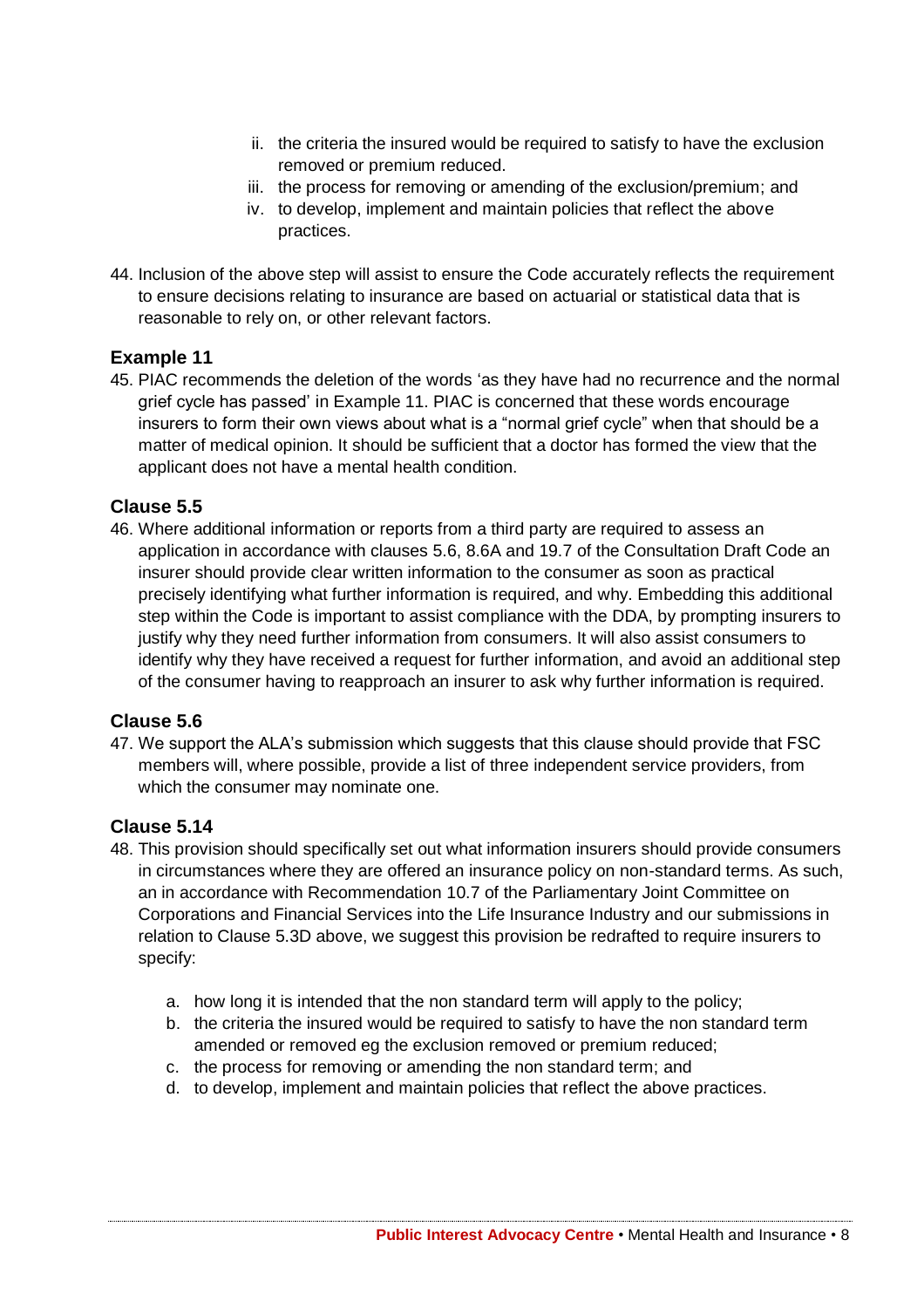### <span id="page-11-0"></span>**Clause 5.14A**

49. In accordance with our comments regarding Clause 3.5A(a), we suggest the sentence 'If you do then buy the policy, we will take this as your agreement to the revised terms', be deleted.

### <span id="page-11-1"></span>**Clause 5.17**

- 50. While the acknowledgement in clause 5.17 is important, it should do more than simply restate the law<sup>6</sup> but also provide a framework within which compliance with the law can be tested.
- 51. As PIAC has previously submitted, it is extremely difficult for consumers to gain access to the data relied upon by insurers in decisions that affect them to test compliance with anti discrimination legislation. Insurers rarely provide such data unless compelled by formal complaints or court processes.
- 52. For many individuals the only way to test whether an insurer has satisfied the insurance exemption in the DDA is for an individual to pursue a legal complaint at a court or tribunal, using compulsory document production processes to access the actuarial and statistical data and other reasons for insurers decisions. This places an unrealistic and unfair burden on vulnerable individuals who suspect an insurer has unlawfully discriminated against them and pursuing a legal complaint is arduous, time consuming and expensive.
- 53. This clause should be amended to also require insurers to provide applicants with detailed written reasons when they refuse to provide insurance of offer cover on non-standard terms (with an exclusion or a premium loading), which at a minimum refers to the specific grounds on which the decision was made having regard to the disclosures made during the application process and the risk according to actuarial and statistical data that was relied on to make the decision.
- 54. This part of the Code should be require insurers to report pubilically and annually (for example, in an annual report) on the number of times they have declined to provide insurance or offered insurance on non-standard terms on the ground of disability. This information should specify whether the insurer has relied on actuarial or statistical data in making their decision and the type of disability invoked by the insurance exemption. Such obligations would increase transparency and accountability to the community and assist insurers to comply with the provisions of the DDA.

### <span id="page-11-2"></span>**Clause 5.20**

- 55. There are clear and persuasive public interest reasons to limit insurers' ability to avoid policies for non-disclosure of an unrelated condition to cases of fraud. Module 6 of the Royal Commission hearings included case studies that showed a practice of insurers unfairly and unnecessarily avoiding insurance policies to avoid paying legitimate, reasonable claims.
- 56. Recommendation 4.6 of the Royal Commission Final Report is that section 29(3) of the *Insurance Contracts Act* 1984 (Cth) (**ICA**) be amended so that an insurer can only cancel an insurance policy on the basis of non-disclosure or misrepresentation if it can show that it would not have entered into a contract on any terms. The recommendation closes a loophole

 $\overline{a}$ <sup>6</sup> This is consistent with ASIC's RG183.30 which states that 'a code must do more than restate the law'.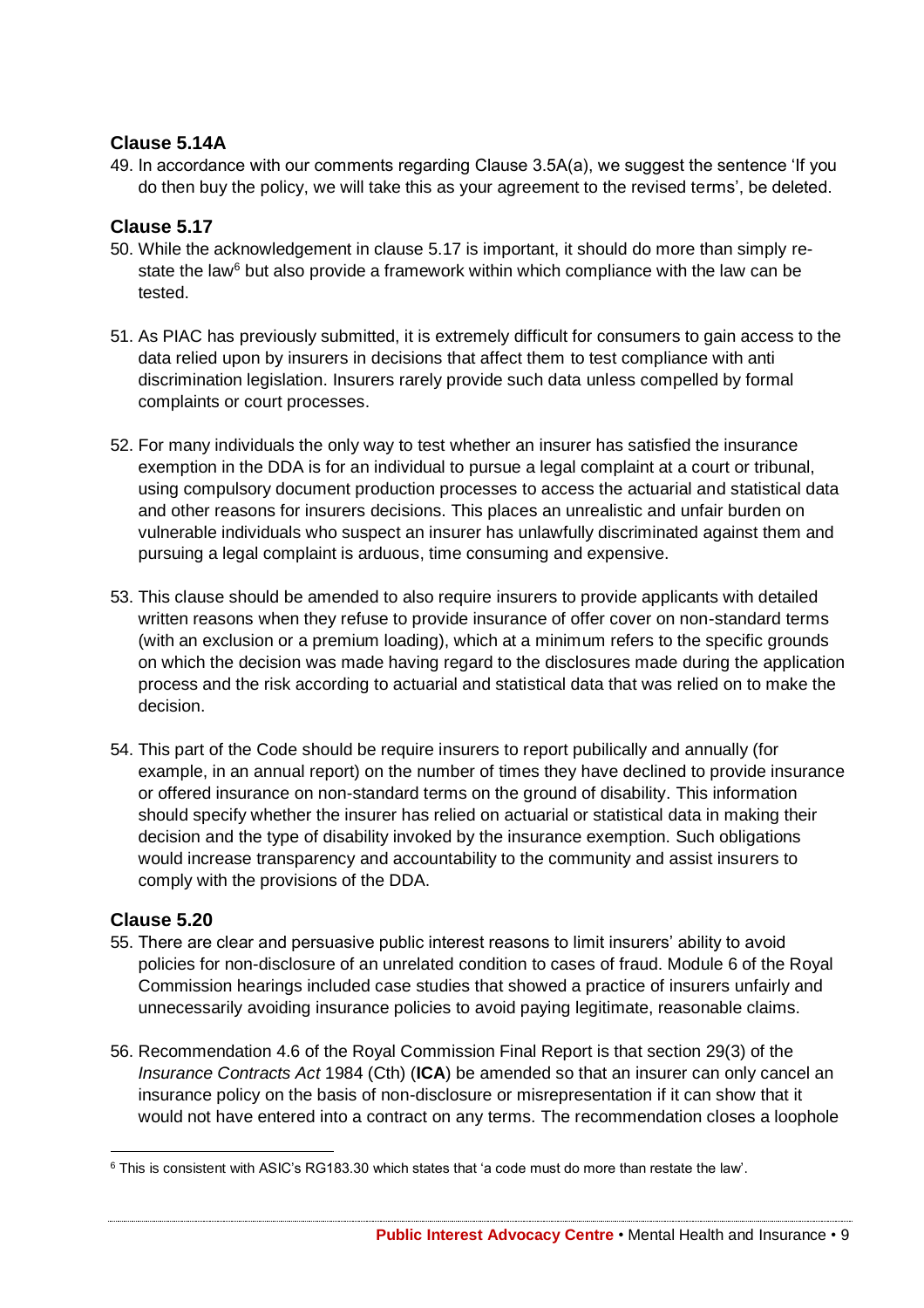that insurers have relied on to cancel policies for innocent non-disclosure of a mental health history in circumstances where that history is entirely unrelated to the illness that is the subject of an insurance claim.

- 57. Clause 5.20 of the Consultation Draft Code states "Unless you acted fraudulently, we will try to change life insurance to the same terms, if any, that we would have offered had the error or omission not occurred". We recommend that Clause 5.20 goes further to insert the words "wherever possible" before the words we will try to change…" to make it clear that variation of the policy (in. accordance with section 29(6) of the ICA) will be the preferred approach.
- 58. Further the Code should provide that an insurer will only deny a claim or avoid a policy on the basis of a pre-existing condition if that have obtained an independent medical opinion which establishes a direct medical connection between the prognosis of a pre-existing condition and the claim. In communicating this decision to the consumer the Code should require the insurer to provider the consumer with the statistical and actuarial evidence and any other material used to establish a pre-existing condition, as well as a written summary of the evidence in plain language, to support their decision.
- 59. The Code should also include guidance notes providing examples to show how variation rather than avoidance of a policy may occur, including where the insured has made a claim on their policy for an illness or condition that is unrelated to the illness or condition that it is alleged was required to have been disclosed during the application process.
- <span id="page-12-0"></span>60. Our submissions regarding clause 5.20 also apply to clause 8.5A and 8.8A of the Code.

# **Making a claim**

### <span id="page-12-1"></span>**Clause 8.10(b)**

61. We support the ALA's submission which suggests that this clause should provide that FSC members will, where possible, provide a list of three independent service providers, from which the consumer may nominate one.

#### <span id="page-12-2"></span>**Clause 8.11**

62. We recommend that the information sheet referred to in clause 8.11 is provided in advance of an interview being scheduled.

#### <span id="page-12-3"></span>**Clause 8.12**

- 63. The Code should specifically prohibit surveillance of by an insurer of a person who has a diagnosed mental health condition or who is making a claim based on a mental health condition.
- 64. Round 6 of the Royal Commission heard damning evidence in relation to TAL's use of surveillance techniques on an insured with a mental health condition and the serious personal consequences experienced by the insured, including an exacerbation of her mental health condition.